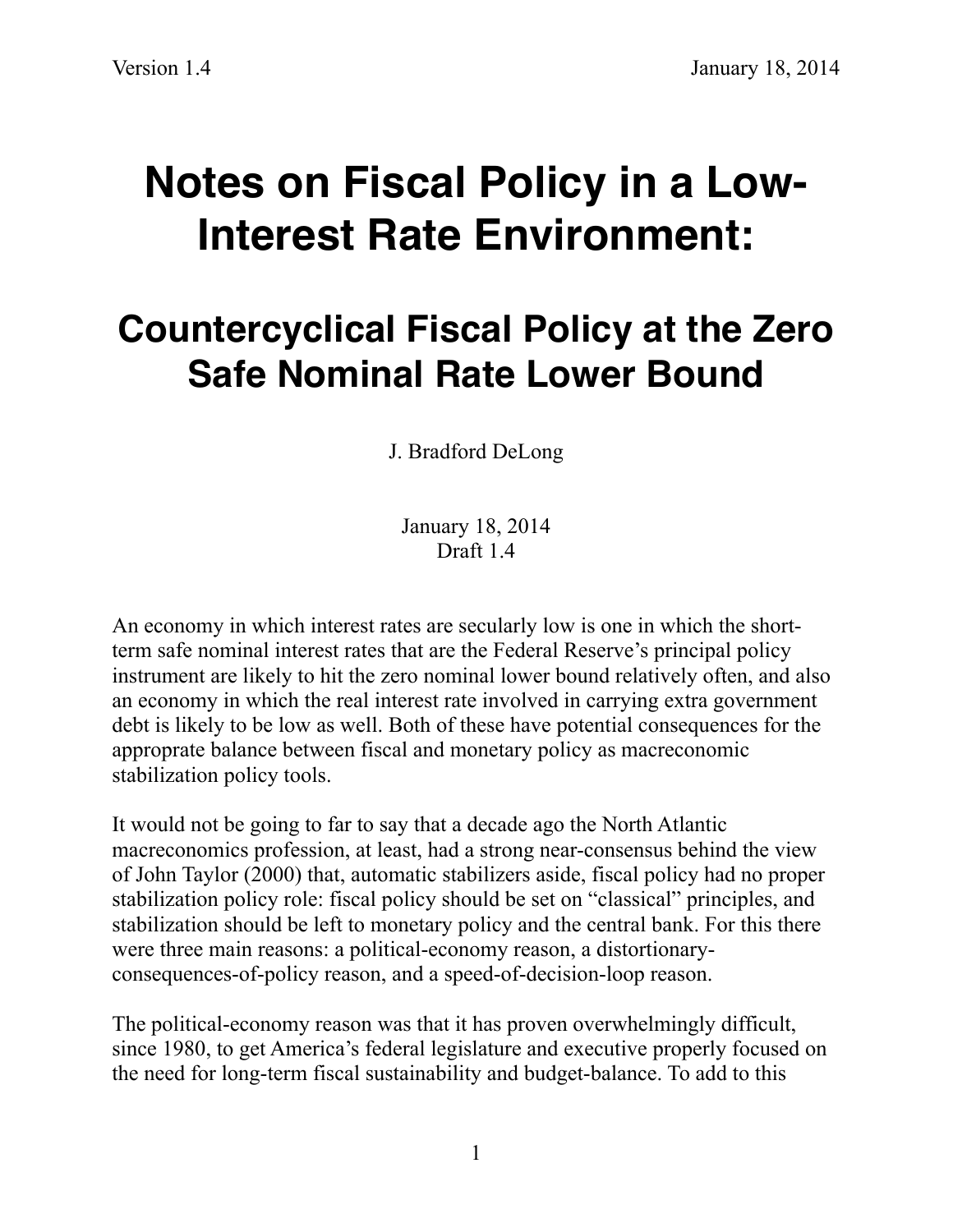already-difficult issue area the proposition that sometimes cyclical budget deficits were good, and that only long-term structural budget deficits were bad, seemed likely to add to the confusion of legislators and executives and the surrounding Washington DC public sphere, and was best avoided.

The distortionary-consequences-of-policy reason was well set out by Mankiw and Weinzerl (2011). Using fiscal policy for stabilization purposes beyond automatic stabilizers involves varying tax rates in order to finance government purchases or temporary tax holidays, and so adds to distortionary fiscal drag. At least in frameworks derived from Knut Wicksell (1898), however, using monetary policy for stabilization purposes carries real interest rates to their first-best values, and makes the slope of the intertemporal price system reflect true marginal societal preferences. While this is not true in broader models that allow for moral hazard in finance, Mankiw and Weinzerl (2011) do express a belief that, in normal times at least, distortions from the activist use of monetary policy as a stabilization policy tool are an order of magnitude less than those from the activist use of fiscal policy.

The speed-of-decision-loop reason was the most important one. It takes time to use government purchases as a stabilization policy tool. Few projects are shovel-ready, and planning cannot be quick. The legislative process in the United States is a complex and lengthy eighteenth-century enlightenment orrery. And once budget authority has been granted there are still quarters at least before purchases respond. By contrast, shifts in monetary policy shake the intertemporal price structure the moment they are perceived and give every agent in the economy at least a small incentive to immediately alter their portfolio and their plans to rebalance in order to optimize for the new intertemporal price structure. Thus whatever the stance of fiscal policy and its effect on the flow of spending, the monetary policy authority moves second and can boost, tolerate, damp, or neutralize its effects. So why not presume that it will and should do so?

Or so that was the near-consensus when the economy was thought unlikely to attain zero nominal lower bound on safe short-term interest rates.

When the economy is sufficiently depressed that the short-term safe interest rates that are a central bank's principal policy tool attain the zero nominal lower bound, however, things change, and perhaps significantly. There are, perhaps, significant distortionary costs to keeping short safe nominal interest rates near zero for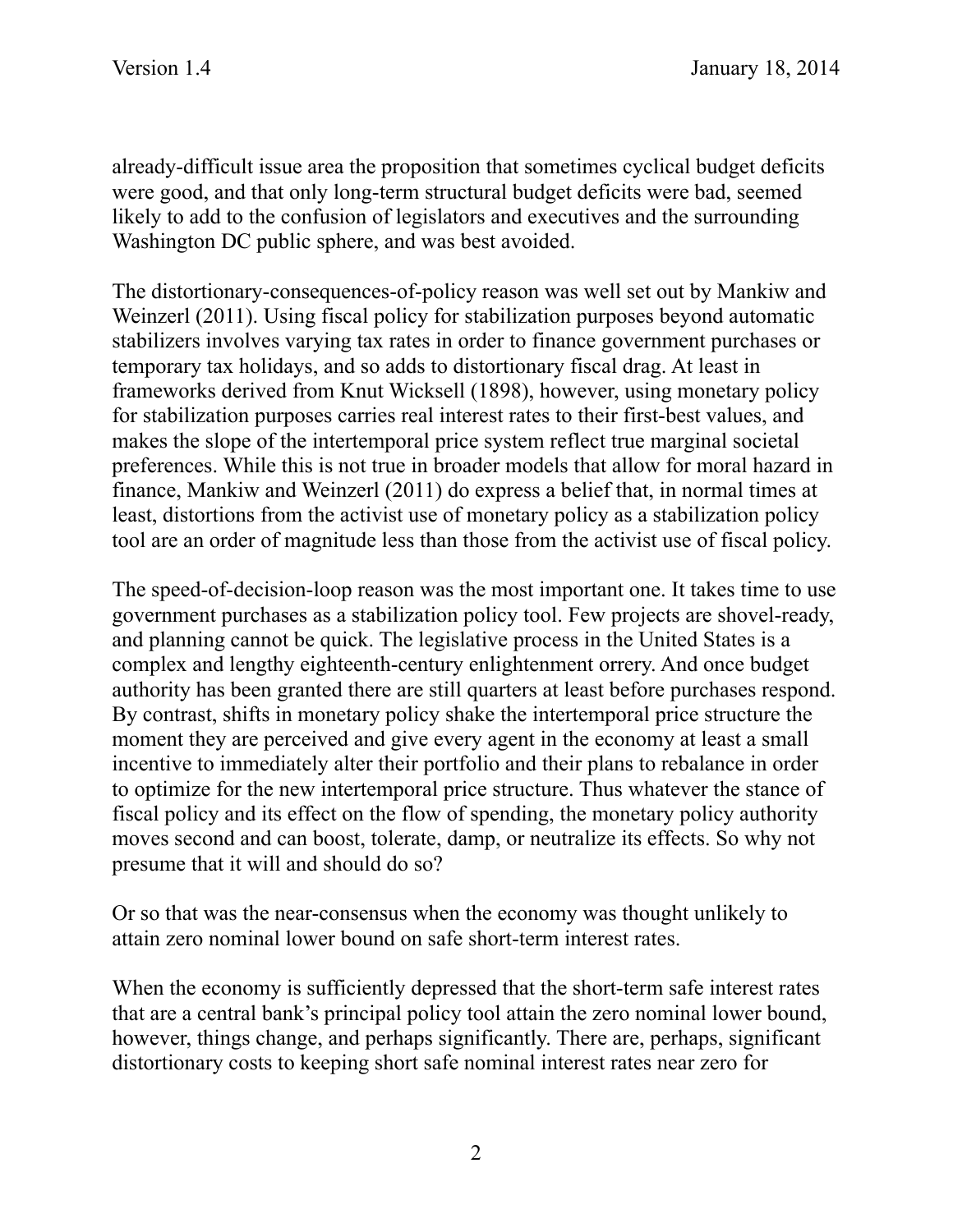extended periods of time for the functioning of the commercial banking system and perhaps for the ability of the financial system's requirement to "show me the money" to curb bubbles and Ponzi schemes. Non-standard monetary policy demand-management tools like extended forward guidance and large-scale quantitative easing are of lessened and uncertain efficacy. Thus central banks at the zero nominal lower bound probably cannot and, empirically, do not act to fully offset and neutralize the demand-management effects of changes in fiscal policy.

Consider an extremely crude framework: a discretionary government-purchases fiscal impetus ΔG, a net-of-monetary-policy-offset Keynesian demand multiplier µ, a deadweight loss from taxation ξ, and a "hysteresis" effect of government purchases on potential output—either via the fact that government purchases of investment goods add to potential output, or via labor-market channels—of η that decays over time at rate φ. Then in an economy with a real cost of funding government debt of r, a trend economic growth rate of g, and a marginal tax rate  $\tau$ the net effect on the present value of real GDP of a transitory fiscal impetus  $\Delta G$ will be:

(1) 
$$
\Delta W = \mu \Delta G + \frac{\eta \mu \Delta G}{\phi + (r - g)} - \xi \left[1 - \mu \tau\right] \Delta G
$$

with:

- $\mu \Delta G$  being the current-period boost to production
- η  $\mu \Delta G/(\phi + (r g))$  being the present value of the future boost to aggregate supply from higher potential output
- $[1-\mu \tau]$   $\Delta G$  being the extra government debt that must be financed
- ξ[1-μ τ]  $\Delta G$  being the present value of the deadweight loss that must be financed —the (r-g)s cancel each other out in this last term, as a higher value of (r-g) both raises the amount of real debt services required in future periods but also equally diminishes their weight in present-value calculations.

Away from the zero nominal lower bound, with a central bank acting inside the fiscal authority's decision loop, it will generally be the case that  $\mu = 0$ , and so (1) becomes: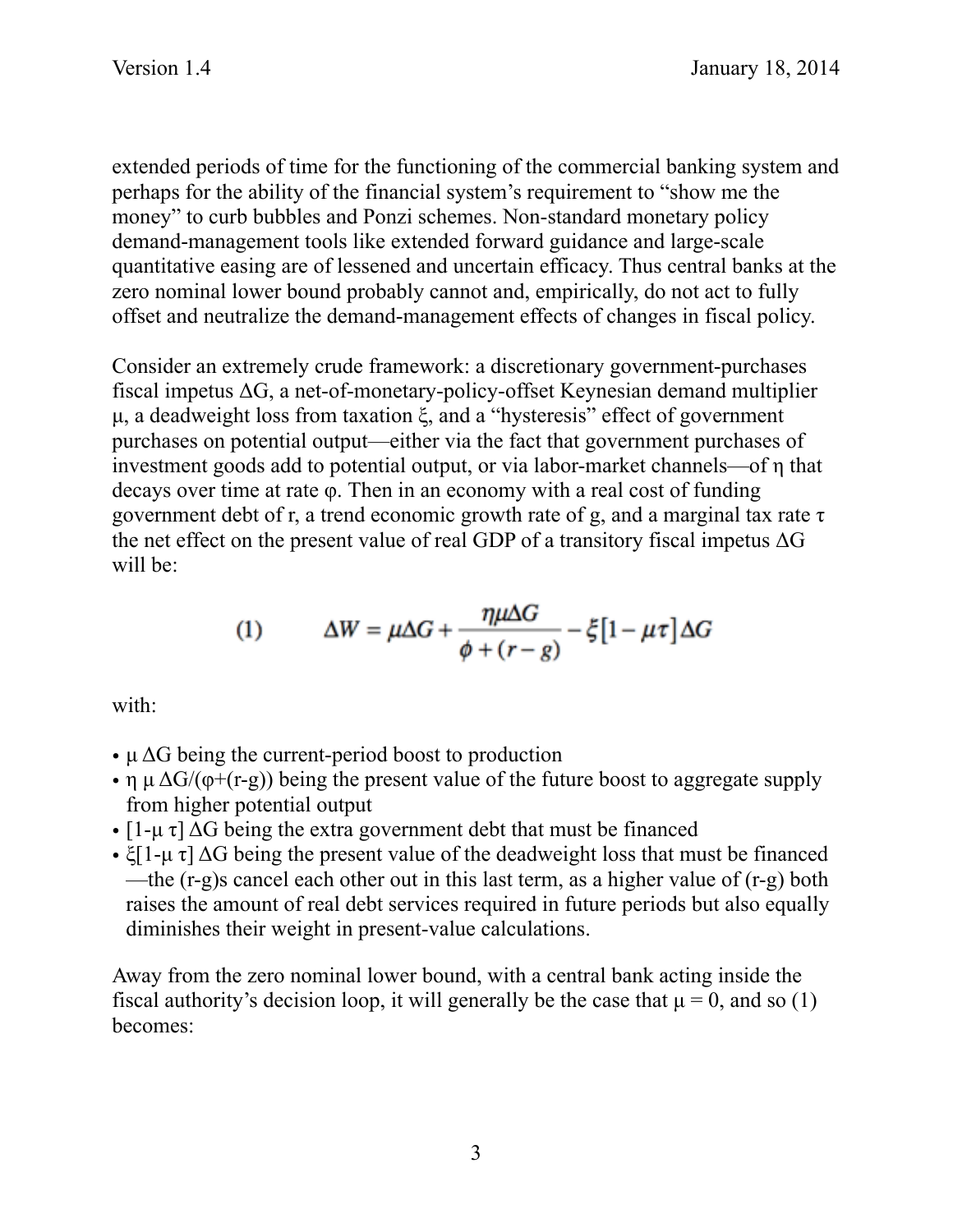$$
(2) \qquad \Delta W = -\xi \left[1 - \mu \tau\right] \Delta G
$$

No benefits and all costs to the use of fiscal policy at a stabilization policy tool.

At the zero nominal lower bound, however,  $\mu$  then becomes positive, and expansionary fiscal policy in a depressed economy then passes a GDP-based benefit-cost test as long as:

(3) 
$$
\left(\frac{\mu}{1-\mu\tau}\right)\left(1+\frac{\eta}{\phi+(r-g)}\right) > \xi
$$

For a Keynesian multiplier at the zero nominal lower bound  $\mu$ =1, for a marginal tax rate of  $1/3$ , for  $r=g$ , for a gross social rate-of-return on government investment purchases  $\eta = 5\%$ , and for a government-capital depreciation rate  $\varphi$  of 5%, this expression (3) is positive as long as  $\xi$  < 3. Given that back-of-the-cuff estimates of ξ typically range from 0.25 to 1, we can understand why even economists greatly worried about long-run debt burdens like Kenneth Rogoff (2013) are now calling for aggressive expansionary fiscal policy focused on boosting productive government capital.

Do note, however, that it may be extremely unwise to use this public-economics frame to calibrate ξ. In a framework like this, ξ is not just the deadweight loss from raising an extra \$1 of tax revenue. If higher government debt de-anchors inflation expectations in the long run, and so requires an unemployment rate higher than the NAIRU in order to hit the central bank's inflation target—that belongs in ξ. To the extent that higher national debt increases risk of some form of financial crisis that belongs in ξ too. Assessing the utility of fiscal policy in a depressed economy at the zero nominal lower bound requires more than simply comparing the effect of Keynesian multipliers and of supply-side boosts to potential via hysteresis to a relatively small deadweight-loss-of-taxation parameter.

Nevertheless, a low-interest-rate economy makes what had been the dead issue of the discretionary stabilization policy role of fiscal policy alive again. The lessened power of moneary policy at the zero nominal lower bound, the much greater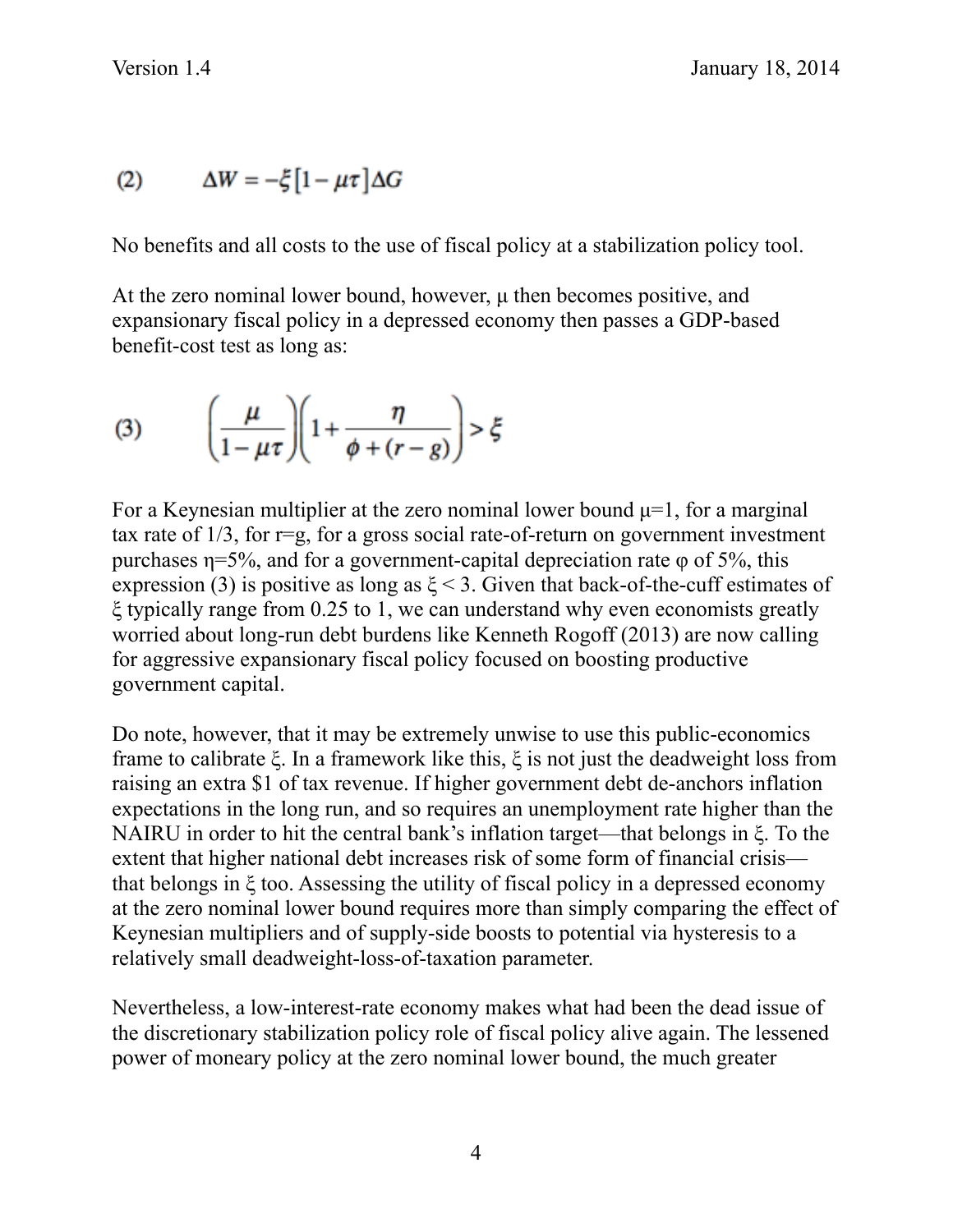chances of running into that bound, and the fact that in a low interest-rate economy benefits via the hysteresis channel's effect on potential output have a high present value all alter the calculations.